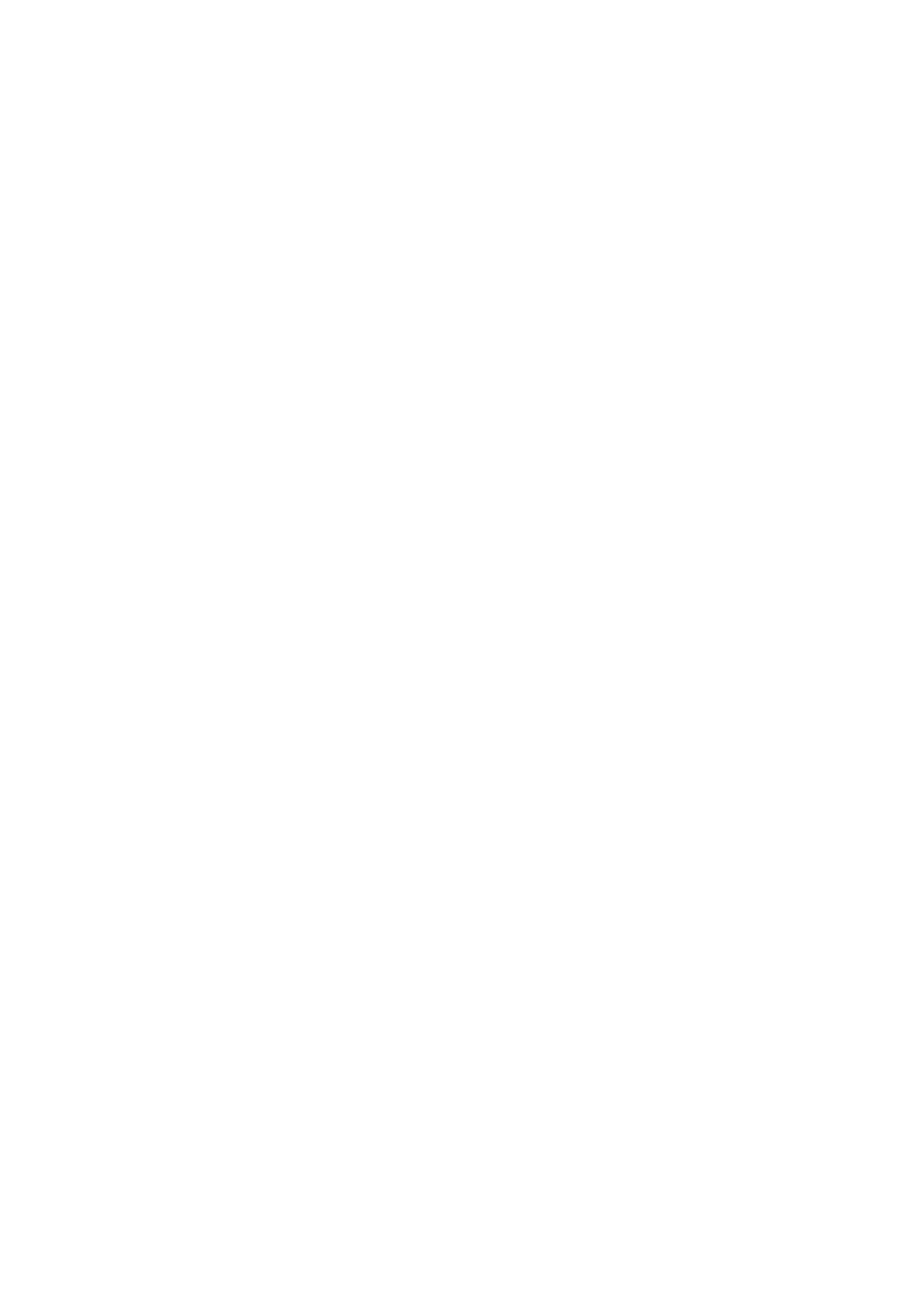#### **Annika Degen**

*Deputy Director, Europe Department, International Association of Public Transport (UITP)*

T he COVID-19 pandemic has had a major impact on the European<br>
public transport sector. In the years leading up to 2020,<br>
passenger numbers had constantly grown. The European Green<br>
Deal (EGD) further highlighted questions public transport sector. In the years leading up to 2020, Deal (EGD) further highlighted questions around daily mobility and stressed the importance of safe and efficient public transport systems for the transition to clean and sustainable mobility. Then, the COVID-19 lockdowns led to a sudden and sharp decline of public transport passenger numbers (down as much as 90% during the first wave) and enormous farebox revenue losses throughout 2020 and 2021. Yet, the pandemic has also demonstrated the vital role of public transport systems for accessing work and essential services. Across European cities, despite low passenger numbers public transport companies, often backed by local authorities, continued to operate at a next-to-normal level to provide mobility to those who rely on them.

The pandemic's economic impact on the public transport sector went beyond lost fare revenue, which was further aggravated by the need to impose capacity limits to ensure physical distancing. More frequent cleaning and disinfection, the supply of essential protective gear to staff and passengers, and the need to set up new processes and IT tools to manage passenger flows and avoid crowds have all added to the running costs of public transport companies. Several EU member states have established rescue packages to help the sector through the crisis, but often these have only eased part of the financial pressure and only for a limited time.

With lockdown measures lifted in many parts of Europe in spring 2021, ridership levels have slowly increased again. However, they have not yet returned to pre-pandemic levels. The calls by some politicians and authorities for people to avoid public transport during the pandemic has discouraged its use. It will likely take years to fully regain the trust of passengers, despite the evidence that the risk of catching COVID-19 on public transport is very low when the measures recommended by the health authorities are implemented, including the wearing of masks, disinfection of surfaces and good ventilation and air renewal (UITP, 2021). Unlike places with a much higher probability of infection – including offices, schools and universities,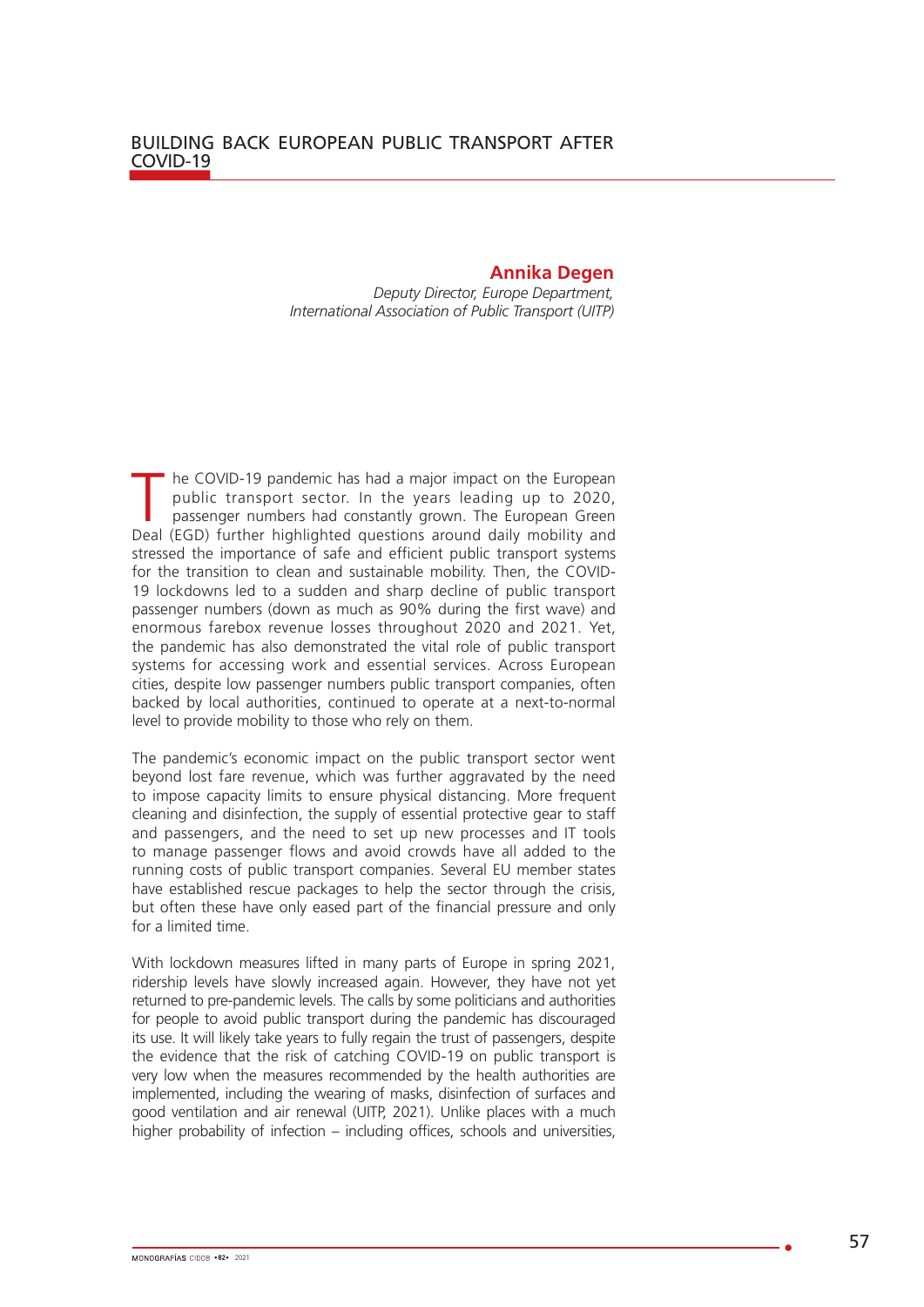health centres, cultural events, bars and other places where people gather to eat, drink and socialise for an extended period of time – the general behaviour of passengers (who interact and talk little and are forbidden to eat on board) limits the spread of droplets.

The European Green Deal highlights questions around daily mobility and stresses the importance of safe and efficient public transport systems for the transition to clean and sustainable mobility.

### I. The role of public transport in a green and just recovery

As vaccinations are rolled out across Europe, countries are striving to overcome the economic crisis while at the same time advancing on the implementation of global agendas like the Paris Agreement on Climate Change, the 2030 Agenda for Sustainable Development and the New Urban Agenda. To reduce greenhouse gas emissions from transport, the "avoid-shift-improve" principle remains valid and can guide government action at all levels. Cities play an important role through their management of daily mobility. Besides walking and cycling, which need to be further encouraged, public transport offers multiple environmental, social and economic benefits that can form the basis of fairer and healthier cities. Efficient local mobility systems with public transport as their backbone offer inclusive and affordable services that are accessible to anyone, independently of social standing. They also offer health benefits and encourage an active lifestyle by reducing congestion, road accidents, greenhouse gas (GHG) emissions, pollutant emissions and noise. Every kilometre travelled on public transport saves 95 grams of GHG emissions and 19 grams of NOx compared to motorised private transport (VDV, 2019).

Public transport also acts a strong lever of local economic recovery and growth by connecting businesses, people and communities to economic and social opportunities. The sector provides millions of decent local jobs at various levels of qualification, and is often amongst the largest employers in a city. The investments public transport companies and authorities make mostly benefit businesses and SMEs (small and medium-sized enterprises) within the region and positively impact the local economy. It has been demonstrated that every euro invested in public transport creates a benefit in the wider economy of over five times the initial investment (UITP, 2018). A shift to sustainable public transport thus not only brings cities and regions environmental and social benefits but also economic ones.

The EGD has initiated a fundamental transformation of many sectors, including transport. The European Commission's Sustainable and Smart Mobility Strategy published in 2020 (see Sluiter in this volume) provides support to the energy and digital transition in transport. However, it also recognises that technological innovation alone will not be sufficient to reach the EGD objectives in the transport sector. A modal shift towards cleaner forms of transport, especially active mobility and public transport, is also needed. With 40% of road transport happening in cities, there is much potential to reduce transport emissions by addressing daily mobility and commuting habits at the local level. The Commission's plan to support 100 European cities in their transformation towards climate-neutrality by 2030 is testimony to the leading role cities will play in Europe's green transformation and investments in public transport will have a large role to play in this process.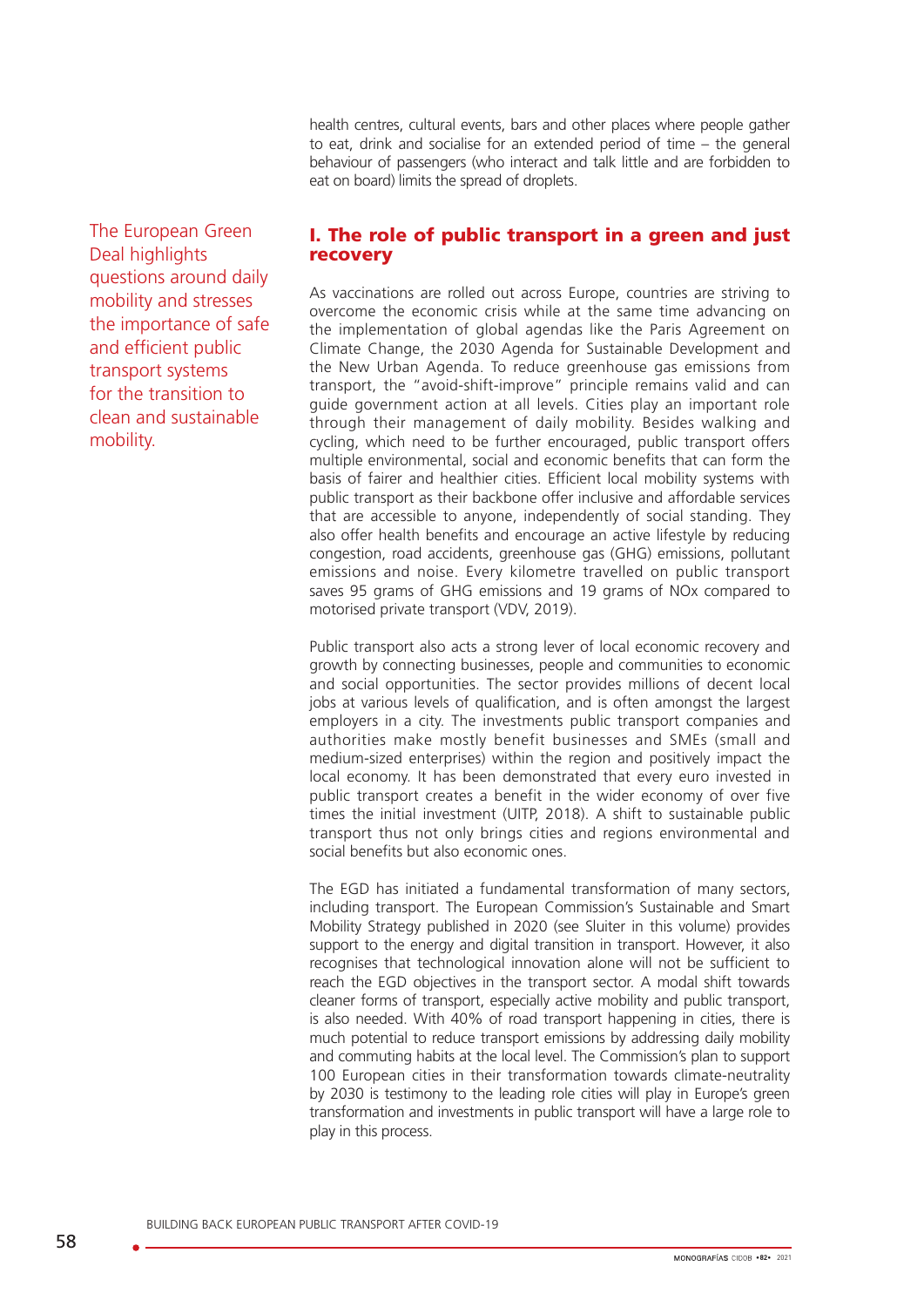#### II. The public transport transformations needed to meet the EU's 2030 climate target

The EU's new 2030 climate target proposes to raise the bloc's ambition on reducing GHG emissions to at least 55% below 1990 levels. The expansion and transformation of the European public transport sector, which aims to become net climate neutral by 2050 at the latest, will be vital to making this vision a reality. The public transport sector is therefore facing the triple challenge of *decarbonisation*, *digitalisation* and *growth*.

*Decarbonisation* will require public transport authorities and operators to progressively replace their conventional bus fleets with clean and zero-emission buses. It also requires the setting up of corresponding charging or refuelling infrastructure at depots and in maintenance shops, the upgrading of workshops to enable technicians to access and repair electric vehicle components and the re- and upskilling of staff. Further developing urban rail systems (metro, tram, etc.) will also be necessary to increase the share of zero-emission public transport.

*Digitalisation* brings with it both advantages and necessary readjustments for the public transport sector. Advantages lie for example in predictive maintenance and data-based optimisation of internal processes, such as energy management. Others include better customer information based on real-time data and paperless ticketing. However, digitalisation also requires public transport companies and authorities to invest in new IT tools, infrastructure and skills, including in staff with more diversified profiles, and it has brought new competition in the form of multinational companies offering platform services. Public transport companies will have to develop data strategies and decide whether they set up their own digital customer interfaces or participate in a thirdparty MaaS (Mobility as a Service) platform. If such a MaaS platform is managed by a public authority, this can enhance trust between the various mobility providers and platform developers, help establish fair rules and safeguard the overall promotion of sustainable mobility.

The third and biggest challenge is to significantly *grow* the public transport offer to attract new passengers and enlarge the capacity in public transport networks within a relatively short period of time. Following the overall mobility reduction and shift towards individualised mobility during the COVID-19 pandemic, the first step must be to regain the trust of passengers. Local authorities will have a central role to play in this process, and many European cities that have set themselves ambitious climate targets are already encouraging the return to and use of public transport and active and shared mobility options as part of their broader climate and sustainability plans.

Further, and more concretely, a greater public transport offer will require more public transport vehicles (buses, trams, metros), increased frequency of services and a both denser and wider network of services. The overall mobility offer in cities, especially for the first and last mile, can be improved by better integrating public transport systems with sharing services and micro-mobility – physically at multimodal stations and digitally on MaaS platforms. More remote regions that are currently poorly served by collective transport need

Efficient local mobility systems with public transport as their backbone offer inclusive and affordable services that are accessible to anyone, independently of social standing.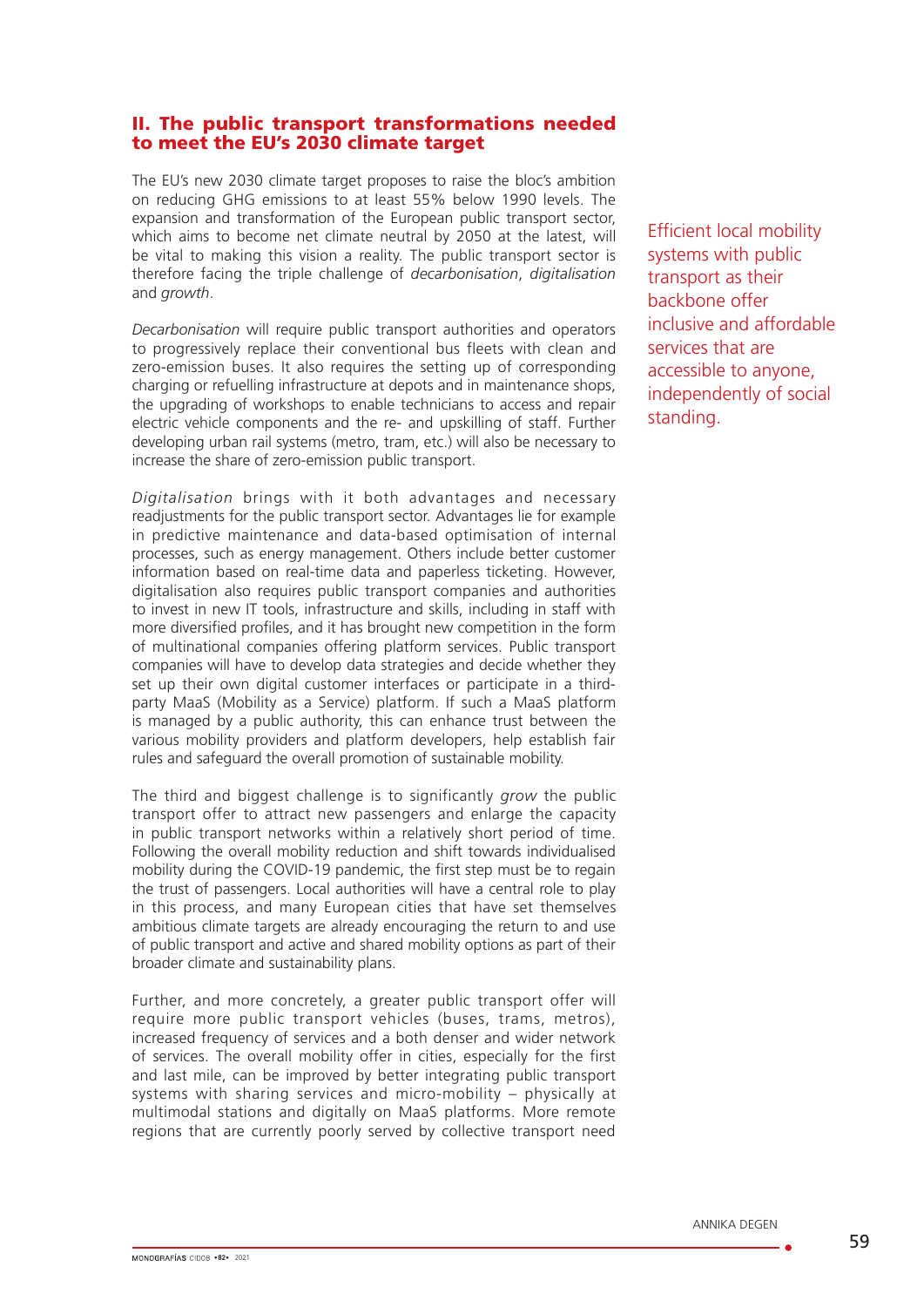to be better connected, for example by designing a personalised and demand-responsive transport offer in areas where mass transit does not have a business case.

Each of these three transformations will require huge investments that exceed the limited support for public transport by public authorities. Unless member states have specialised funding schemes in place, public transport providers will have to focus either on expansion (based on current technologies), decarbonisation or digitalisation. Without additional funding, it will be impossible to progress on all three fronts within the short timespan that is politically (and environmentally) required. Given these conditions, it is vital for cities to assess the resilience of their public transport funding, taking into account impending needs and developments and if necessary generate new revenue streams, for example through applying the "user and polluter pays" principles. Distance-based road tolls may not be popular with residents, but they can help cities prepare for a future where fully autonomous vehicles (AVs) roam the streets, unlimited by either electricity prices or labour cost. Toll systems could put a cap on future AV mobility and reduce congestion, while generating revenue streams that can be used to advance collective and clean mobility options.

Funding from the EU may provide additional support for cities. In particular, the Recovery and Resilience Facility (RFF) flagship project on sustainable and public transport ("Recharge and Refuel") may provide opportunities for local authorities (European Commission, 2020). The EU could further support the urban public transport sector by approving new and extended national support schemes developed in response to the COVID-19 crisis. In the upcoming years, the sector needs an enabling regulatory framework that offers possibilities for it to grow, provide cost-efficient services, decarbonise and digitalise. EU funding schemes for public transport vehicles and infrastructure should be continued and if possible increased. It is also important that the particular needs and perspective of public transport are considered in any European transport initiative, including on alternative fuels infrastructure, autonomous vehicles, MaaS and mobility data policies. The new Urban Mobility Package that will be adopted in September 2021 will present a good opportunity for the EU to further engage cities in the Green Deal agenda. With campaigns and positive communication, the EU can also use its soft power and the Climate Pact<sup>1</sup> to encourage citizens to re-discover public transport.

## References

European Commission, "NextGenerationEU: Commission presents next steps for €672.5 billion Recovery and Resilience Facility in 2021 Annual Sustainable Growth Strategy", Press Release, Brussels, 17 September 2020 (online). [Accessed on 10.06.2021]: [https://ec.europa.](https://ec.europa.eu/commission/presscorner/detail/en/IP_20_1658) [eu/commission/presscorner/detail/en/IP\\_20\\_1658](https://ec.europa.eu/commission/presscorner/detail/en/IP_20_1658)

UITP, "Public Transport Moving Europe Forward", 2018 (online). [Accessed on 14.06.2021]: [https://cms.uitp.org/wp/wp-content/](https://cms.uitp.org/wp/wp-content/uploads/2020/08/PUBLIC-TRANSPORT-MOVING-EUROPE-FORWARD.pdf) [uploads/2020/08/PUBLIC-TRANSPORT-MOVING-EUROPE-FORWARD.pdf](https://cms.uitp.org/wp/wp-content/uploads/2020/08/PUBLIC-TRANSPORT-MOVING-EUROPE-FORWARD.pdf)

The public transport sector is facing the triple challenge of decarbonisation, digitalisation and growth.

1. The Climate Pact is an EU-wide initiative inviting people, communities and organisations to participate in climate action, see https://ec.europa.eu/clima/policies/ eu-climate-action/pact\_en.